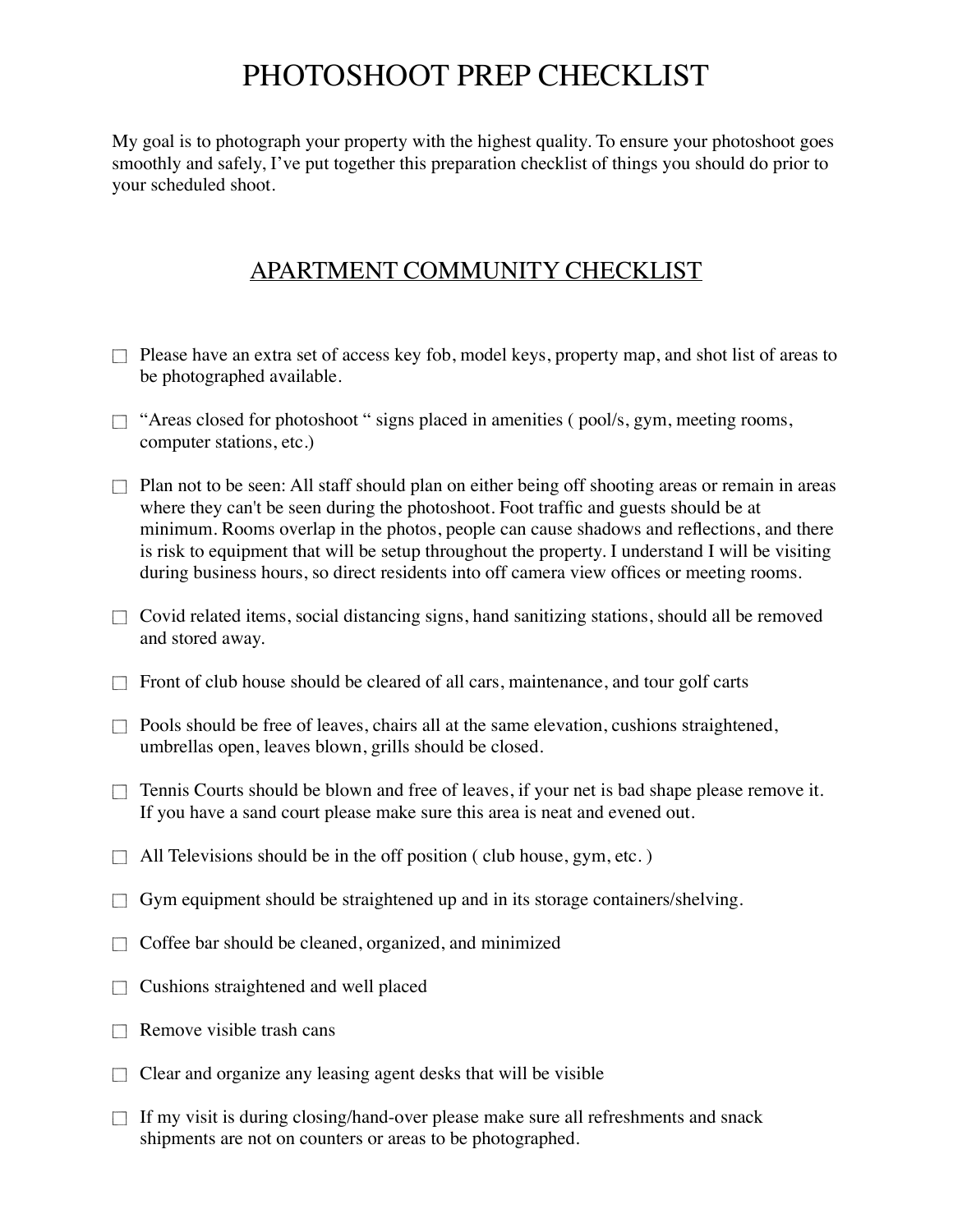- Turn on water features: If you have fountains, waterfalls, or similar water features, please  $\Box$ turn them on before I arrive.
- Turn on all interior and exterior lights: All lights throughout the property need to be turned  $\Box$ on. Please replace all burned-out bulbs at least 24 hours before the photoshoot.
- Turn off all ceiling fans  $\Box$
- Hide cords and remotes: Sometimes electrical cords can't be hidden, but you will have more  $\Box$ appealing pictures if you can hide TV remotes, game consoles, and any noticeable cords.
- $\Box$  Dog Park: make sure that all of their droppings are cleared and trash cans emptied or closed.
- Dog Spa: Clean and organized
- Package room: Packages on the floors should be put away, any large items should be  $\Box$ removed.
- Club House Kitchen should be clean and free of personal items  $\Box$
- Holiday decorations should be taken down and put away ( including trees )  $\Box$

## IN THE MODEL

- All ceiling fans off  $\Box$
- All lights on, replace burnt bulbs  $\Box$
- Snack trays should be put away  $\Box$
- Cushions and bedding straightened  $\Box$
- Patios cleaned and furniture straightened  $\Box$
- Remove unused decorations that are sitting around, and in closets.  $\Box$
- Toilet seat lids should be down  $\Box$
- Music should be on and set to a tasteful station ( Just Joking ! )  $\Box$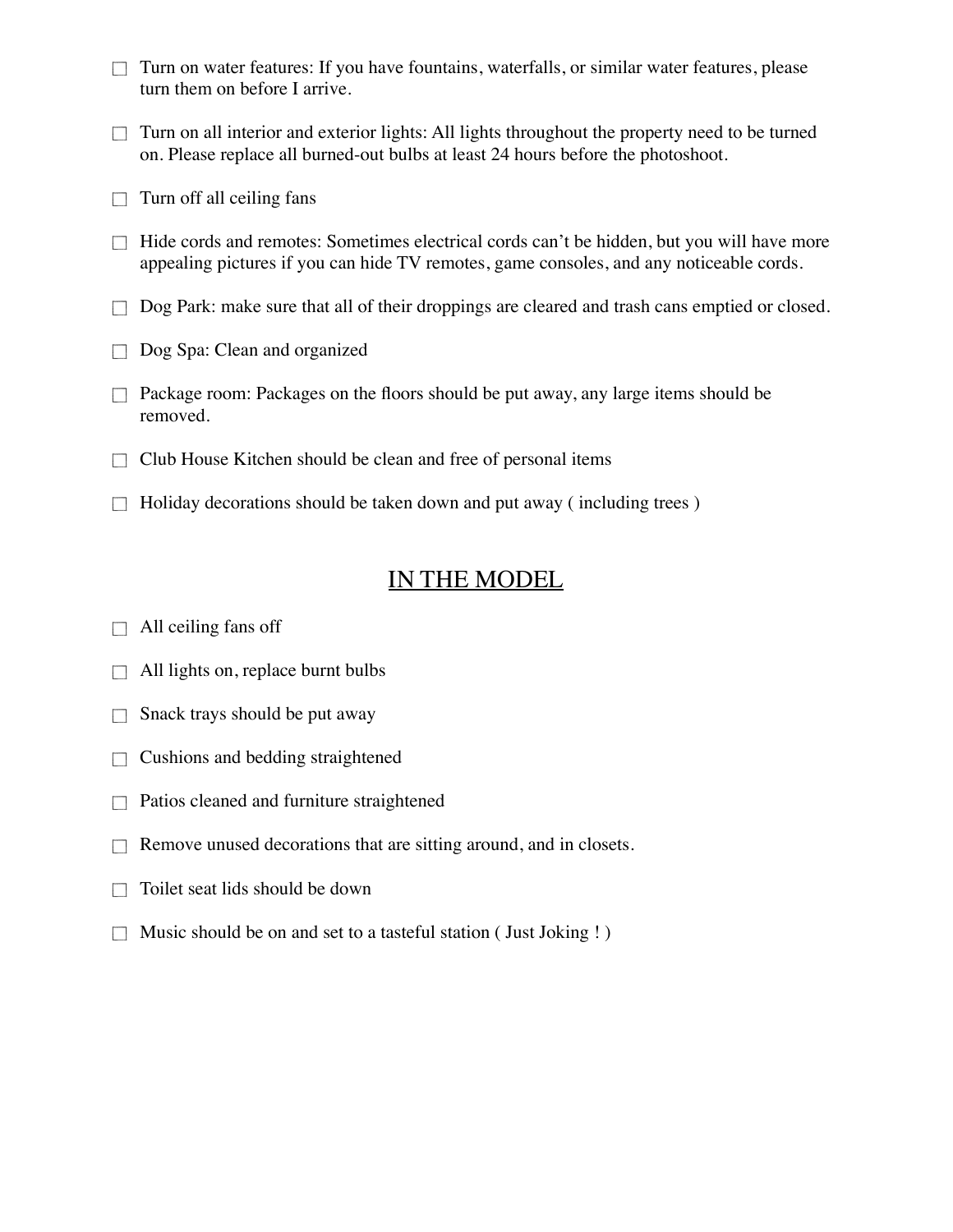## RESIDENTIAL PROPERTY CHECKLIST

- $\Box$  Be shoot-ready: Cleaning and staging needs to be done before I arrive, preferably the day before your photoshoot. I may move small items (flowers, small pictures, etc.) to improve photo composition, but larger items need to be in place before I arrive, and staging accessories need to be in place as well.
- $\Box$  Secure or remove pets: I love pets but we can't have them around for your photoshoot. Dogs must be secured or off the property to ensure the safety of myself and my equipment. MLS rules also prohibit people and pets from being in pictures. Cats should be secured as well, although they usually pose fewer problems than dogs (cats often just hide). It's also a good idea to hide pet food and water bowls as well.
- $\Box$  Plan not to be seen: I will be on property for 2 hours. All occupants should plan on being off the property during the photoshoot. Rooms overlap in the photos, people can cause shadows and reflections, and there is risk to equipment that will be setup throughout the property.
- $\Box$  Use the garage for storage: I normally don't shoot garages, so this is a great place to store items you'd like to hide. Page 2 of 4 Photography Prep Checklist I www.NathanCoolPhoto.com Outside Prep
- $\Box$  Clear the cars: Make sure no cars are in the driveway. If possible, also move cars from the street in front of the home. We want as clear a view as possible of your property.
- $\Box$  Hide trashcans: Trashcans can be placed on the side of the property or in the garage.
- $\Box$  Hide hoses: Do this the day before the shoot since hoses can drip water onto the pavement when being moved, leaving puddles in your pictures.
- $\Box$  Prep the yard: Do at least 24 hours prior to your photoshoot. Yard should me mowed and cleared of any toys, tools, etc.
- Turn off sprinklers: Do not water the day of the shoot to prevent puddles on pavement.  $\Box$
- $\Box$  Pick up poop: If you have a dog, make sure that all of their droppings are cleared from the yard.
- $\Box$  Prep pool and spa: If you have a pool and/or spa, please have them clean with covers removed. For spas, provide instructions to the realtor on how to turn it on.
- $\Box$  Prep water features: If you have fountains, waterfalls, etc., please clean them and provide instructions to the realtor on how to turn them on.
- $\Box$  Remove for-sale sign: The for-sale sign should be removed from the property (if possible) by the realtor if it has already been installed. Visible signs violate MLS photo rules, and they can't always be edited out. It's best to schedule sign installation for after the photoshoot.